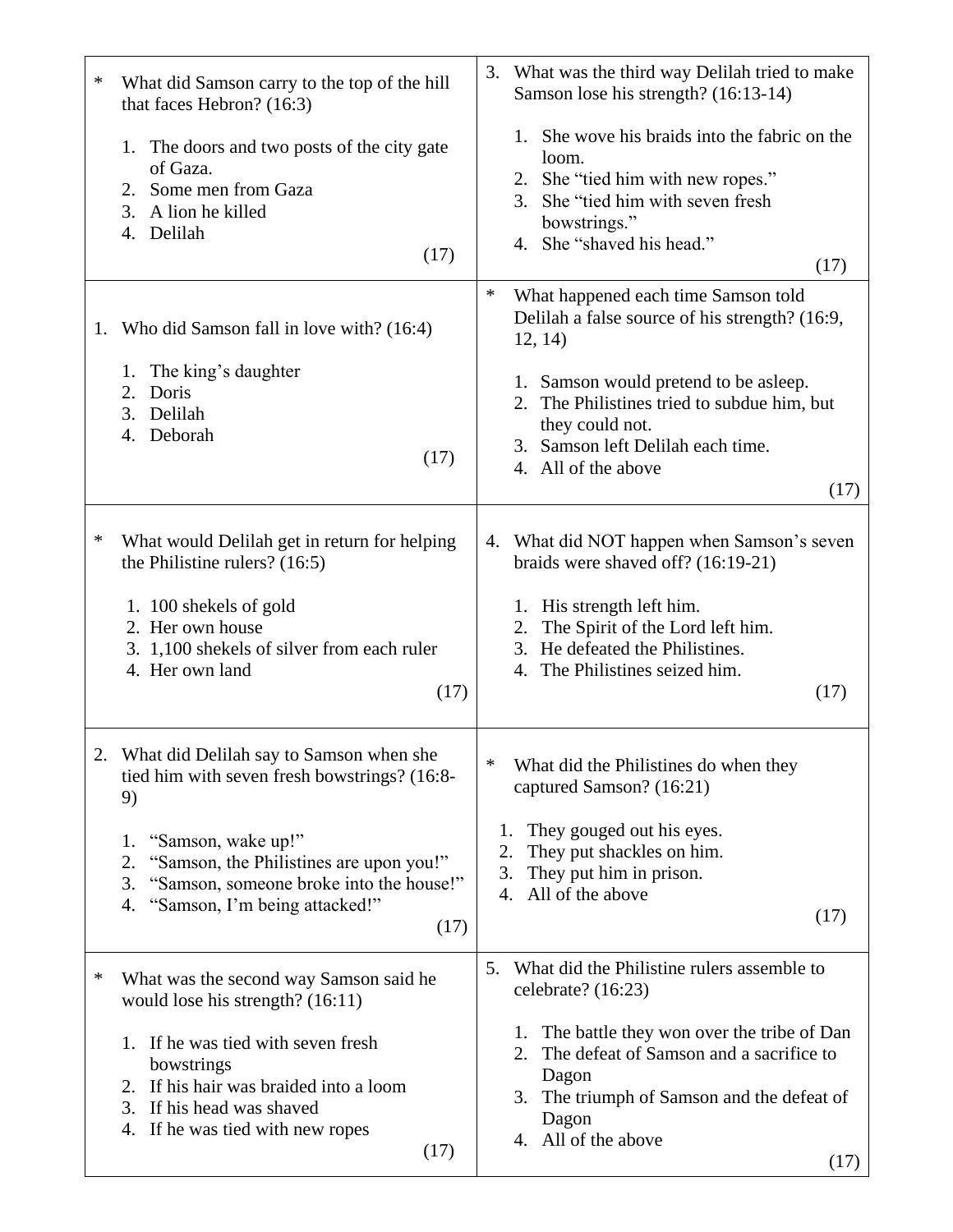| 3.                   | What was the third way Delilah tried to make<br>Samson lose his strength? (16:13-14)                                                                                                                      | $\ast$ | What did Samson carry to the top of the hill<br>that faces Hebron? (16:3)                                                                                                 |
|----------------------|-----------------------------------------------------------------------------------------------------------------------------------------------------------------------------------------------------------|--------|---------------------------------------------------------------------------------------------------------------------------------------------------------------------------|
|                      | 1. She wove his braids into the fabric on<br>the loom.<br>2. She "tied him with new ropes."<br>She "tied him with seven fresh<br>3.<br>bowstrings."<br>4. She "shaved his head."<br>(17)                  |        | 1. The doors and two posts of the city gate<br>of Gaza.<br>2. Some men from Gaza<br>3. A lion he killed<br>4. Delilah<br>(17)                                             |
| $\ast$               | What happened each time Samson told<br>Delilah a false source of his strength? (16:9,<br>12, 14)                                                                                                          |        | 1. Who did Samson fall in love with? (16:4)                                                                                                                               |
|                      | 1. Samson would pretend to be asleep.<br>2. The Philistines tried to subdue him, but<br>they could not.<br>3. Samson left Delilah each time.<br>4. All of the above<br>(17)                               |        | The king's daughter<br>1.<br>2.<br>Doris<br>3. Delilah<br>4. Deborah<br>(17)                                                                                              |
|                      | 4. What did NOT happen when Samson's seven<br>braids were shaved off? (16:19-21)                                                                                                                          | ∗      | What would Delilah get in return for helping<br>the Philistine rulers? $(16:5)$                                                                                           |
|                      | His strength left him.<br>1.<br>The Spirit of the Lord left him.<br>2.<br>3. He defeated the Philistines.<br>4. The Philistines seized him.<br>(17)                                                       |        | 1. 100 shekels of gold<br>2. Her own house<br>3. 1,100 shekels of silver from each ruler<br>4. Her own land<br>(17)                                                       |
| ∗                    | What did the Philistines do when they<br>captured Samson? (16:21)                                                                                                                                         |        | What did Delilah say to Samson when she<br>tied him with seven fresh bowstrings? (16:8-<br>9)                                                                             |
| 1.<br>2.<br>3.<br>4. | They gouged out his eyes.<br>They put shackles on him.<br>They put him in prison.<br>All of the above<br>(17)                                                                                             |        | "Samson, wake up!"<br>1.<br>"Samson, the Philistines are upon you!"<br>2.<br>"Samson, someone broke into the house!"<br>3.<br>"Samson, I'm being attacked!"<br>4.<br>(17) |
| 5.                   | What did the Philistine rulers assemble to<br>celebrate? (16:23)                                                                                                                                          | ∗      | What was the second way Samson said he<br>would lose his strength? $(16:11)$                                                                                              |
|                      | The battle they won over the tribe of Dan<br>1.<br>The defeat of Samson and a sacrifice to<br>2.<br><b>Dagon</b><br>The triumph of Samson and the defeat of<br>3.<br>Dagon<br>4. All of the above<br>(17) |        | 1. If he was tied with seven fresh<br>bowstrings<br>2. If his hair was braided into a loom<br>3. If his head was shaved<br>4. If he was tied with new ropes<br>(17)       |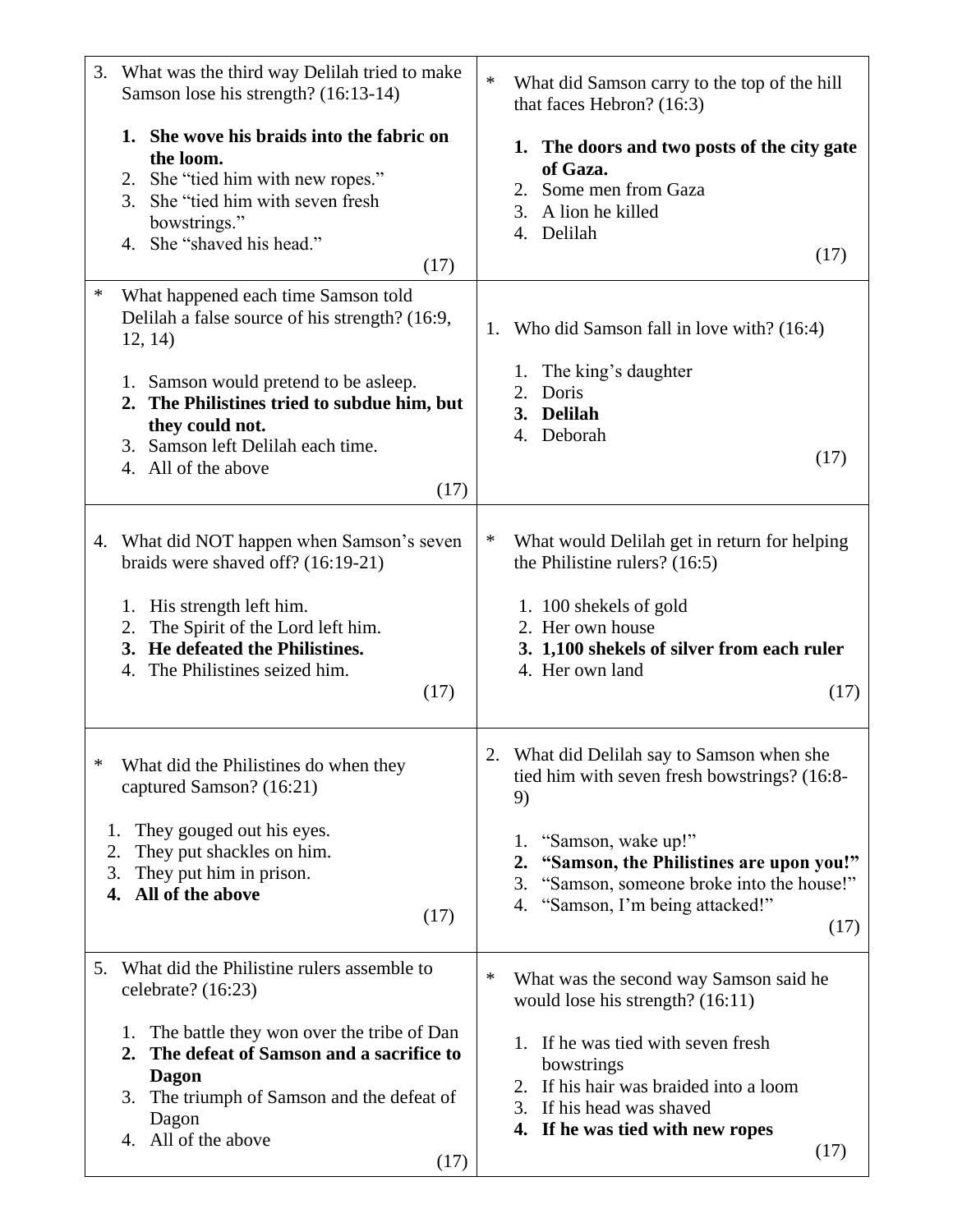| ∗ | Where did Samson ask to stand when he was<br>called out of prison? (16:25-26)<br>By the Philistine rulers<br>1.<br>In the middle of the courtyard<br>2.<br>3.<br>By the well<br>Against the pillars that supported Dagon's<br>4.<br>temple<br>(17)                                                                                                        | $\ast$<br>How long did Samson lead Israel? (16:31)<br>1. $10$ years<br>20 years<br>2.<br>3. 30 years<br>40 years<br>4.<br>(17)                                                                                                                      |
|---|-----------------------------------------------------------------------------------------------------------------------------------------------------------------------------------------------------------------------------------------------------------------------------------------------------------------------------------------------------------|-----------------------------------------------------------------------------------------------------------------------------------------------------------------------------------------------------------------------------------------------------|
| ∗ | How many people were on the roof at the<br>Philistine celebration? (16:27)<br>All of the Israel's enemies<br>1.<br>4,000 men<br>2.<br>3. About 3,000 Philistine men, women and<br>rulers<br>4. Midianites and Philistines<br>(17)                                                                                                                         | ∗<br>Finish this verse: "Hear my voice when I<br>call, Lord; be" (Psalm 27:7)<br>1. "alert to cry for mercy."<br>2. "merciful to me and answer me."<br>3. " aware of my cry for safety, O God."<br>4. " loving toward me and listen to me."<br>(17) |
|   | 6. What did Samson ask the Lord to do for him<br>one last time? (16:28)<br>1. Remember him<br>Strengthen him once more<br>2.<br>3. Let him get revenge on the Philistines<br>All of the above<br>4.<br>(17)                                                                                                                                               |                                                                                                                                                                                                                                                     |
|   | 7. How did the Philistine rulers and the people<br>in the temple die? $(16:30)$<br>Samson broke out of his chains and killed<br>1.<br>them.<br>Samson pushed over two pillars in Dagon's<br>2.<br>temple and they died when the temple<br>collapsed.<br>Samson's family killed them.<br>3.<br>Samson burned down Dagon's temple.<br>4.<br>(17)            |                                                                                                                                                                                                                                                     |
|   | 8. What does Judges say about Samson's last<br>show of great strength? (16:30)<br>"Thus Samson died a slave in Philistia."<br>1.<br>2.<br>"Thus he killed only a few compared to"<br>when he led Israel."<br>"Thus Samson obeyed the Lord and did<br>3.<br>great deeds."<br>"Thus he killed many more when he died<br>4.<br>than while he lived."<br>(17) |                                                                                                                                                                                                                                                     |